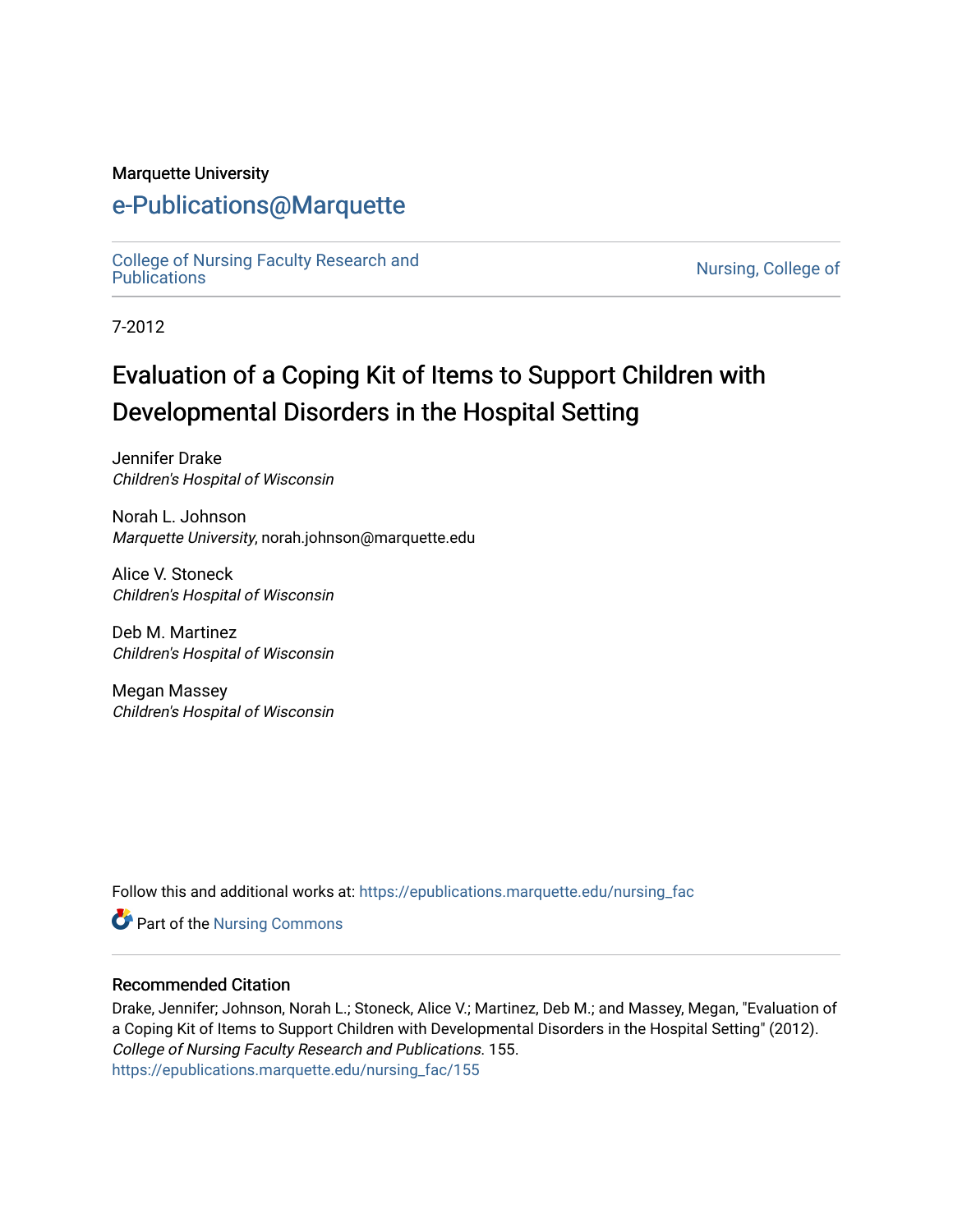# **Evaluation of a Coping Kit for Children With Challenging Behaviors In a Pediatric Hospital**

*Jennifer Drake, Norah Johnson, Alice V. Stoneck, Deb M. Martinez, Megan Massey*

**THE MEN FRAME SET ASSESS**<br> **THE MEN FRAME SET AND ARE SET AND ARE SET AND ARE SET AND SEVERE CHINE SET AND SEVERE CHINE SET AND SEVERE THE SET AND SEVERE THE SET AND SET AND SET AND SET AND SET AND SET AND SET AND SET AND** and Prevention (CDC) (2004) defines developmental disabilities as a diverse group of to mental and/or physical impairments that affect language, mobility, learning, self-help, and independent living. These disabilities may include autism spectrum disorder (ASD), cerebral palsy, Down syndrome, and other congenital abnormalities, vision and hearing impairments, and intellectual disabilities. They are estimated to affect 17% of children less than 18 years of age in the United States (CDC, 2006).

Although research has shown that individuals with developmental disabilities have more hospital admissions than non-developmentally delayed children (Liptak, Stuart, & Auinger, 2006; Peterson, Ross, & Tucker, 2002; Scarpinato et al., 2010; Souders, Freeman, DePaul, & Levy, 2002), there is little research describing what forms of distraction work well for them when they are in health care settings. Convincing a child to cooperate during a health care visit can be difficult and is often a trial and

**Jennifer Drake, MS, RN,** is a Staff Nurse and Clinical Instructor, Children's Hospital of Wisconsin, Milwaukee, WI.

Norah Johnson, PhD, RN, CPNP, is Assistant Professor, Marquette University College of Nursing, Milwaukee, WI, and Education Services, Children's Hospital of Wisconsin, Milwaukee, WI.

**Alice V. Stoneck, MSN, RN,** is a Unit-Based Advanced Practice Nurse, Children's Hospital of Wisconsin, Milwaukee, WI.

**Deb M. Martinez, BSN, RN,** is a Patient Care Supervisor, Emergency Department Trauma Center, Children's Hospital of Wisconsin, Milwaukee, WI.

**Megan Massey, CCLS,** is a Certified Child Life Specialist, Children's Hospital of Wisconsin, Milwaukee, WI.

This study attempted to answer the question, "Do nurses perceive coping kits to be effective at meeting the needs of hospitalized children with developmental disabilities who are at increased risk for challenging behaviors?" A cross-sectional post-test survey study design was used, with a convenience sample of 24 registered nurses at a Midwestern free-standing children's hospital. A coping kit with simple communication cards, social script book, and distraction items (toys) was developed to enhance communication and distract children with developmental disabilities (including autism spectrum disorder) undergoing procedures in the hospital. A modified version of Hudson's (2006) intervention effectiveness survey was used to measure the nurse's perception of the effectiveness of the coping kit. Nurses perceived the coping kits to be effective for decreasing their patient's anxiety, calming the child's behavior, and increasing cooperation during procedures. The nurse can develop a plan of care that includes a coping kit to help gain cooperation with the hospitalized child with challenging behaviors.

error process (Hudson, 2006). Challenging behaviors for children may result (Debbaudt, 2009). Clinical practice articles report the use of communication tools and adaptive items helpful in gaining the cooperation of children with the developmental disability ASD and the accompanying behavioral challenges (Browne, 2006; Souders et al., 2002). However, communication tools and items in a coping kit are an extra expense, and providing evidence that the cost of the coping kit is justified by the benefits to staff and patients is important.

#### **Purpose**

The purpose of this study was to evaluate the nurse's perception of the effectiveness of a coping kit intervention. The research question was: "Do nurses perceive coping kits effective at meeting the needs of hospitalized children with developmental disabilities who are at increased risk for challenging behavior?" The study was framed on Bandura's (1977) self-efficacy theory. Self-efficacy is defined as a person's belief in his or her ability to perform a designated task (Bandura, 1977). Nurses would need to perceive that the items in the kit were useful

for improving communication, providing distraction, and decreasing a child's anxiety and challenging behaviors to justify their use the kit in the future.

## **Significance and Rationale**

#### **Behavioral Challenges In the Hospital**

Research has demonstrated that children with ASD suffer great anxiety with changes in routine environment. Therefore, ASD is recognized as the most severe developmental disability in terms of behavioral challenges (Gurney, McPheeters, & Davis, 2006; Newsom & Hovanitz, 2006). Challenging behaviors accompany the child's impaired social interaction and communication (American Psychiatric Association [APA], 1994). Children with ASD struggle with routine changes and new environments (Souders et al., 2002). Although children with ASD have similar basic medical needs as children without any developmental disabilities, meeting their needs can be more challenging (Myers & Johnson, 2007), particularly in the unfamiliar hospital environment (Scarpinato et al., 2010).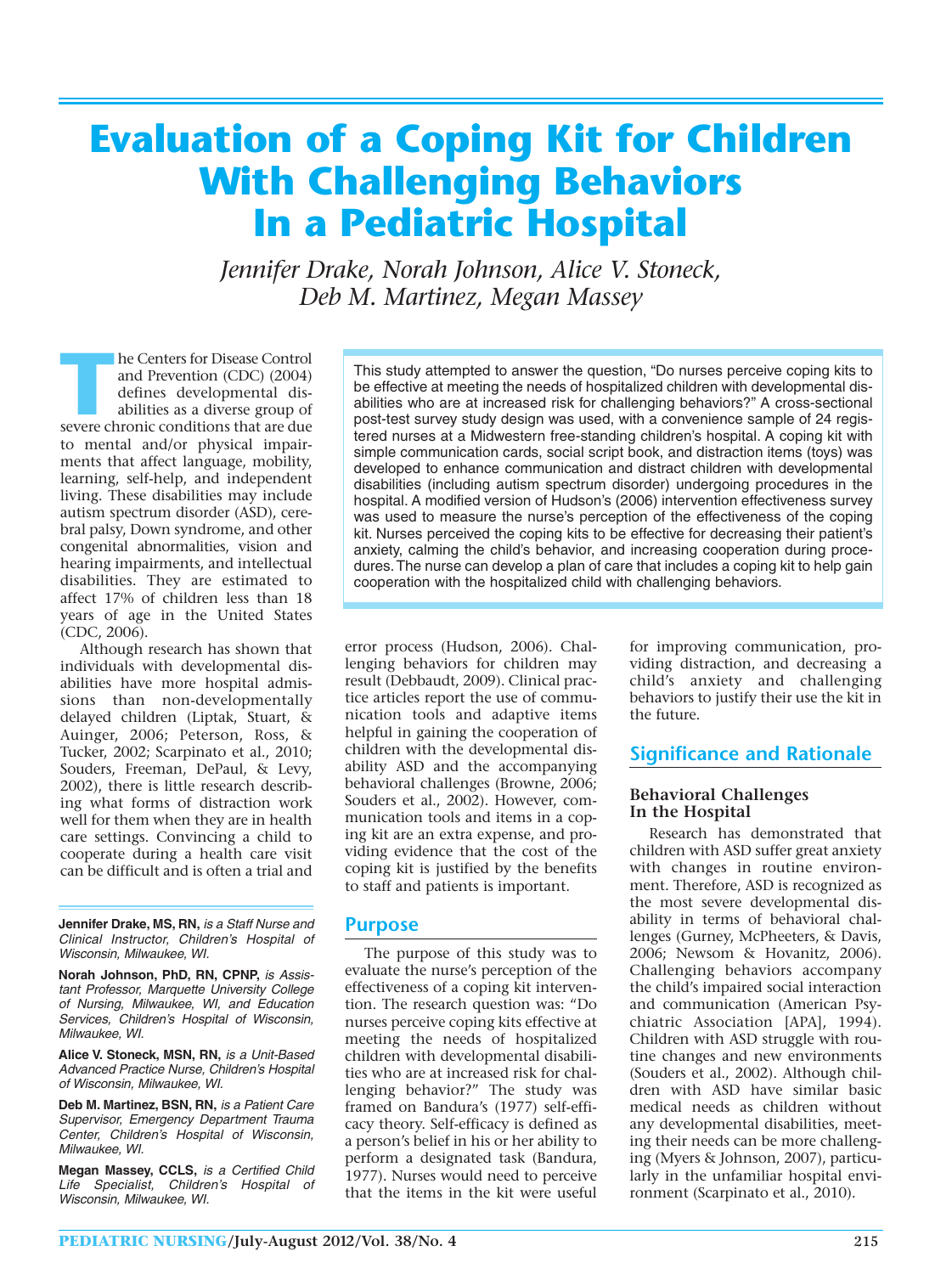Children with developmental disabilities need time to become familiar with their environment. Communication must be kept simple to allow the patient to feel comfortable and safe within the new environment (Debbaudt, 2009; Myers & Johnson, 2007; Scarpinato et al., 2010). Without this focus, many aspects of the health care setting can cause a great deal of stress and anxiety for this population of children (Debbaudt, 2009; Souders et al., 2002).

One negative experience can adversely affect the child's behavior at future visits; therefore, it is important that nurses use strategies proactively to prevent challenging behaviors at the onset of every health care visit (Peterson et al., 2002; Souders et al., 2002). Further, it is critical that nurses use creativity, sensitivity, and awareness when working with families of children with developmental disabilities, and recognize the value of the<br>parents' expertise (Golnik & expertise (Golnik & Maccabee-Ryaboy, 2010; Inglese, 2009; Raposa, 2009; Souders et al., 2002).

Effective training programs in behavior management skills are often unavailable for nurses within hospitals (Tucker, Derscheid, Odegarden, & Olson, 2008). The assumption may be that nurses have these skills innately either from schooling or experience, but this is rarely the case (Tucker et al., 2008). Instead, nurses are challenged with supporting these children, and lack of training, time, and resources only seem to exacerbate these obstacles.

Nurses are challenged by time constraints (Tucker & Spear, 2006), and learning how to use items in a kit takes time. Effort is also required to locate and retrieve kits from storage. Therefore, it is important that the nurse believes the items in the kit will be useful in providing a positive experience for children with developmental disabilities to make the time and effort worthwhile. Children with developmental disabilities, families, and care providers alike are stressed when in the hospital (Scarpinato et al., 2010). Staff must be committed to use the kits and understand that the time invested in retrieving and using the items will make both the child's and staff's experience less stressful.

#### **Anticipatory Guidance**

Research has shown that with anticipatory guidance, anxiety for

typically developing children and their families can be reduced in the health care setting (Kain et al., 2007). Increased anxiety in the hospital is related to adverse post-operative outcomes, including delirium, pain, narcotic use, sleep problems, delayed return to activities of normal living, maladaptive behaviors, and ultimately delays in recovery (Kain et al., 2007; Kain, Mayes, Caldwell-Andrews, Karas, & McClain, 2006). However, with family-centered preparation, children experienced significantly less anxiety, less analgesic consumption, and decreased time until discharge (Kain et al., 2006). This improvement in the child's adjustment consequently reduced parental anxiety throughout the process (Kain et al., 2006). Other sources of anxiety in the health care setting include changes in routine, new faces, painful procedures (starting IVs and inserting nasogastric tubes [NGs]), lack of sleep, and privacy. Although the traditional thought has been that children can be effectively supported during procedures with medication, researchers have found that using a behaviorally based and supportive program had results equal to using pharmacological interventions (Kain et al., 2006). Although the above studies involve children with typical development, anticipatory guidance merits consideration for children with developmental disabilities, including ASD, as well.

#### **Communication**

Even rote activities within the health care setting, such as obtaining vital signs and performing a physical examination, can be arduous for children with developmental disabilities (Souders et al., 2002). However, if sufficient and appropriate communication and distraction are provided, children can become calmer and more cooperative in these new and stressful situations (Souders et al., 2002). Finding a means to communicate with children with developmental disabilities is critical to caring for them safely in the hospital setting. Browne (2006) recommends that nurses should talk to parents to determine how the child communicates and what triggers challenging behaviors. With improved communication, children may display less challenging behaviors that stem from frustration and sensory overload (Debbaudt, 2009; Nind & Kellett, 2002). Further, identifying the source of the aggrava-

tion and altering that source may decrease patient anxiety, and ultimately, the challenging behavior (Carbone, Farley, & Davis, 2010; Debbaudt, 2009; Hanley, Iwata, & McCord, 2003).

## **Coping Kits**

Written schedules, social stories, sensory regulation items, sensory input activities (such as watching something spin, holding and manipulating an item with hands, or mouthing an item) can help children relax (Hudson, 2006). Other techniques found to be helpful in assisting communication and decreasing anxiety include picture exchange systems, family presence, and social stories (Browne, 2006; Gray, 1994; Kain et al., 2007; Scattone, Wilczynski, Edwards, & Rabian, 2002; Tucker & Spear, 2006). Picture exchange systems are picture cards that increase communication and enhance development by giving children a tool with which they can initiate communication and make their needs known (Browne, 2006). Additionally, research has found that negative behavior, such as running out of the room, may be prevented with attention, such as family presence and access to positive items (rewards) (Tarbox, Wallace, & Williams, 2003).

Research indicates that the use of social stories can help reduce behavioral disruptions for children with ASD (Kokina & Kern, 2010; Scattone et al., 2002). Social stories are written to break down a complicated abstract procedure, such as having an electroencephalogram (EEG), into smaller parts. Social expectations are described, including what might happen during the test. Social stories have been identified as a tool that can help create a routine and familiarity with a new situation to which children with ASD may be exposed (Scattone et al., 2002). While collaboration with parents is regarded as one of the most important ways to support children with behavioral challenges (Inglese, 2009; Souders et al., 2002), there may also be a role for distraction in the form of a coping kit that includes social stories, communication cards/ devices, and sensory items (see Figure 1) (Golnik & Maccabee-Ryaboy, 2010).

## **Methodology**

A posttest design was employed in this study. Institutional Review Board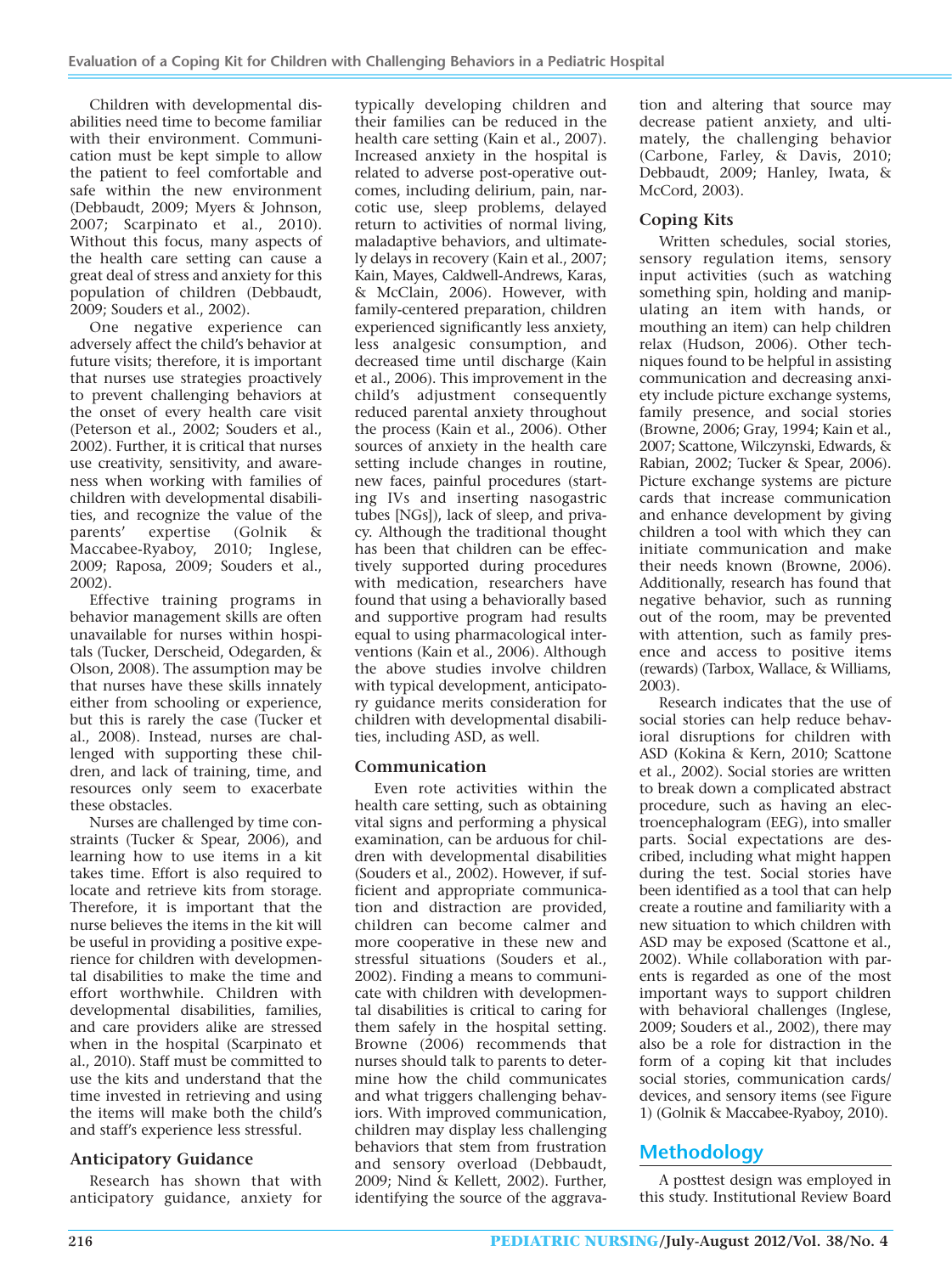**Figure 1. Coping Kit**



approval was obtained. Trained research assistants approached nurses in the identified hospital units and explained the coping kit intervention. Instructions on the use of the kit were included in the kit on a Health Facts teaching sheet. Attached to the kit was an instruction card on how to log into Survey Monkey™ to complete a post-intervention survey. The nurse filled out an online survey that consisted of 9 demographic questions and 16 intervention effectiveness questions, taking approximately 10 to 15 minutes to complete. The intervention effectiveness questions were based on an intervention effectiveness questionnaire described in Hudson (2006). Additionally, the nurses were questioned about the context for which the coping kit was used. The choices for the response to this question were a) distraction during a procedure, b) communication to prepare for a procedure, or c) other (asked to specify what the other situation entailed). The study questionnaire asked the user to rate the value of an intervention with a yes, no, or N/A format. There also was a free text section for each question that allowed the nurse to give suggestions on improving the kit, explaining how the kit is effective in a particular situation and to give suggestions on changing the contents of the kit.

#### **Sample**

Participants were recruited by convenience sampling from three inpatient units and the Emergency Room. These units were selected

because children with behavioral challenges are most likely seen on these units. No prior study with the same variables for parents of children with ASD is available for reference in terms of a sample size. The researchers anticipated enrolling 60 nurses, 15 from each unit, out of a total of approximately 1200 nurses employed within the hospital. However, the project was stopped after the enrollment of 24 participants over five months' time. The initial feedback was positive, and the hospital child life department budgeted the \$35 estimated coping kit cost going forward. The research study co-investigators – two staff nurses, a child life specialist, and an advanced practice nurse – recruited the participants.

Nurses on these units had previously completed a behavioral-challenges, instructor-led, one-hour class where they were taught techniques to better support families of children with behavioral challenges while in the hospital. The nurses were notified at the beginning of the study about the availability of the coping kits, and upon request, were provided a brief in-service about their use by the coinvestigators. The nurses could then identify a child who they felt would benefit from the kit. After the child used the kit, the nurse completed the online survey.

Inclusion criteria for this study included prior nursing experience caring for a child 2 to 18 years of age with a developmental disability, such as ASD, Down syndrome, other developmental disability, or other neurological condition. Use of kits on children without developmental disabilities or neurological impairment was excluded. The child's diagnosis was not confirmed for the study. A notation in the chart that the child had such a diagnosis was regarded as meeting the inclusion criteria.

#### **Instrument**

Hudson's (2006) intervention effectiveness survey was modified with permission to evaluate the coping kit. The tool was a checklist of 16 "yes" or "no" questions. Modifications included adding a "not applicable" option and a free text section to gain further explanation about the nurse's perception of the value of the coping kit. An additional question asked nurses if there were other items they would like to add or remove from the kit.

#### **Description of the Coping Kit**

The coping kit (see Figure 1) was composed of simple communication cards, a social script book about going to the hospital, distraction items (toys), a pad of paper and a pencil, a picture communication card set on a ring, and a piece of thera-tubing to play with or chew. The child could keep these items. Additional reusable items were part of the kit for the child's use while at the hospital. These included a large rubber ring to chew on or play with, a squidgy ball, a light up spinning fan, and a baby buzzervibrating face-shaped toy with a mirror on one side. Both the nurse and parents were given written instructions for use of the kit. The instructions included supervising the child while using the kit.

#### **Data Collection and Analysis**

Participants completed the questionnaire on the Survey Monkey Web site that was linked to the facility's clinical research Intranet page. They were encouraged to complete the survey during the shift in which the kit was used whenever possible. Analysis included descriptive statistics (frequencies and ranges) for demographics and the survey results, which were evaluated through Survey Monkey and Excel.

#### **Results**

#### **Demographics**

Twenty-four nurses participated in the study (see Table 1). The majority of the nurses were female  $(n = 17)$ ,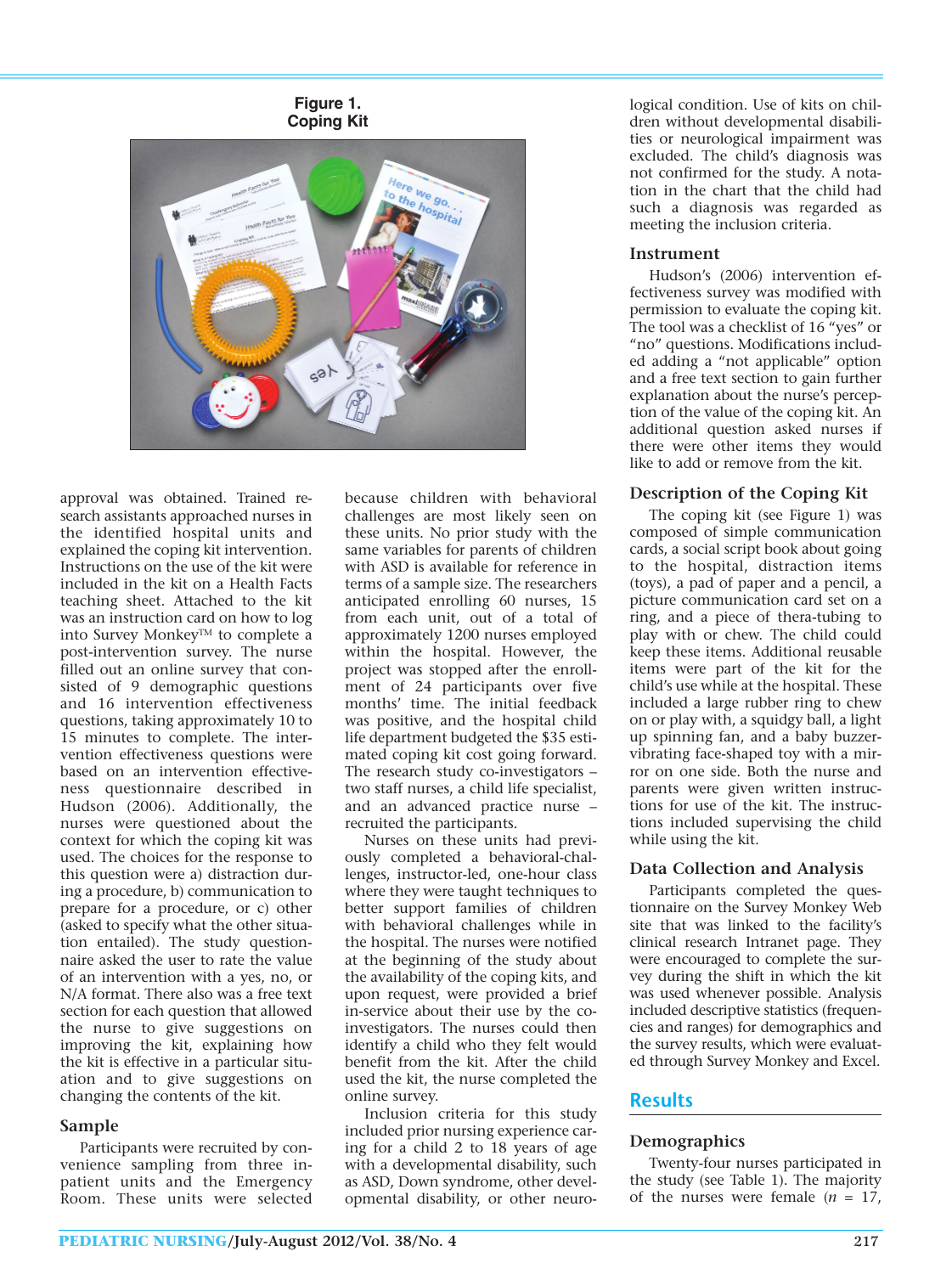**Table 1. Demograghics**

| Nurse $(n = 24)$                              | $n$ (%) |          |
|-----------------------------------------------|---------|----------|
| <b>Gender</b>                                 |         |          |
| Male                                          | 7       | (29.2)   |
| Female                                        | 17      | (70.8)   |
| Age (Years)                                   |         |          |
| 21 to 30                                      | 11      | (45.8)   |
| 31 to 40                                      | 8       | (33.3)   |
| 41 to 50                                      | 4       | (16.7)   |
| Older than 50                                 | 1       | (4.2)    |
| <b>Highest Degree</b>                         |         |          |
| Associate's degree                            | 1       | (4.2)    |
| Bachelor's degree                             | 21      | (87.5)   |
| Master's degree                               | 2       | (8.3)    |
| <b>Nursing Experience</b><br>(Years)          |         |          |
| Less than 1                                   | 2       | (8.3)    |
| $1$ to $2$                                    | 2       | (8.3)    |
| 2 to 5                                        | 8       | (33.3)   |
| 5 to 10                                       | 4       | (16.7)   |
| More than 10                                  | 8       | (33.3)   |
| <b>Nursing Unit</b>                           |         |          |
| Emergency department/<br>trauma center (EDTC) | 8       | (33.3)   |
| Neuroscience                                  | 6       | (25.0)   |
| <b>Medical floor</b>                          | 3       | (12.5)   |
| Other                                         | 7       | (29.2)   |
| Child $(n = 24)$                              |         |          |
| Age (Years)                                   |         |          |
| Younger than 3                                | 1       | (4.2)    |
| $3$ to $5$                                    | $10-10$ | (41.7)   |
| 6 to 11                                       |         | 8 (33.3) |
| Older than 11                                 | 5       | (20.8)   |
| <b>Diagnosis</b>                              |         |          |
| Autism spectrum<br>disorder (ASD)             | 12      | (50.0)   |
| Down syndrome                                 | 1       | (4.1)    |
| Head injury                                   | 1       | (4.1)    |
| Other                                         | 10      | (41.8)   |

70.8%), bachelors' prepared  $(n = 21,$ 87.5%), with two or more years of nursing experience (*n* = 20, 83.7 %). One-third worked in the emergency department trauma center (EDTC) (*n* = 8, 33.3%). Eleven nurses (45.8%) were between 21 to 30 years of age. The age

of the child for whom the kit was used was fairly well-distributed between preschool-aged, school-aged, and teenage children. Only 1 (4.2%) kit was used on a child younger than three years old. The majority of children  $(n = 12, 52.2\%)$  had a diagnosis of ASD, one child (4.3%) had a head injury, and the remaining 9 (39.1%) had other developmental disabilities (developmental delay/non-verbal [*n* = 4], global developmental delay [*n* = 2], cerebral palsy secondary/near drowning  $[n = 1]$ , Rett syndrome  $[n = 1]$ , agitation secondary to Ativan (Lorazepam) at another facility  $[n = 1]$ ).

#### **Context of Use**

Nurses responded that the kit was used for distraction during a procedure (50%), communication to prepare for a procedure (4.2%), and for other uses (50%). Other uses that nurses identified included anxiety reduction due to diagnosis or multiple hospitalizations, general distraction, or distraction while performing vital signs and assessments. Results of the coping kit effectiveness survey are listed in Table 2.

#### **Discussion and Practice Implications**

The purpose of this study was to evaluate the nurse's perception of the effectiveness of a coping kit intervention for children with developmental disabilities with the potential for challenging behaviors in the health care setting. Overall, staff found kits to be effective for distraction before or during a procedure, but not as useful communication to prepare for a procedure.

The majority of the time  $(n = 22)$ , 91.7%) parents were present during the kit's use, and in many cases, staff indicated in their comments that the parent was eager to use the items. Collaboration with parents is recognized as the most important way to support children with challenging behaviors (Browne, 2006; Inglese, 2009; Souders et al., 2002). Parents know how their child communicates and what triggers challenging behaviors.

Only 4 (16.7%) nurses stated that the kits helped the child follow steps to a procedure and understand expectations. Nine nurses (37.5%) indicated that the kit helped the child cooperate with requests made. Distraction helps children, but there appears to be a need for other strategies for preparing patients for procedure in addition to the distraction (Browne, 2006; Hudson, 2006). Many comments specific to these questions stated that the child was nonverbal and unable to follow directions due to their developmental level. However, one nurse indicated, "Patient needed an IV and EEG leads placed. Patient was able to hold still for both procedures." Seeing the child cooperate with the use of distraction dispelled the nurse's assumption that the patient would not be able to lie still for the procedure. In fact, 12 (50%) nurses believed that the coping kit increased the child's willingness to participate in a procedure. Overall, 19 (79.2%) nurses believed that the kit increased the child's coping and that the child responded positively to the intervention, one nurse stating simply, "It distracted him."

Most (*n* = 19, 79.2%) nurses indicated that a change in the child's behavior was noticeable after given items from the coping kit. Nurses found parents were receptive to the kit items. The most useful items for distracting the child were the chewable toys and the light-up spinning fan toy. Sturdy, safe, chewable toys and fans are considered to be sensory items. Children may seek oral input from chewing the item or watching it spin, which in turn, calms the child (Golnik & Maccabee-Ryaboy, 2010). A calmer child may help decrease the anxiety of the nurse caring for the child as well. Nurses in the present study commented that the child showed "very decreased anxiety noted by myself and mom" and "noticed that the patient was eager to see what was in the kit." Other comments included: "Shortly after [I] saw patient playing with the toys that were in the kit – it seemed to ease the patient's mind and kept him distracted," and "lots of chewing, calmer, able to play with other toys while chewing." In a few cases, staff indicated that the distraction was temporary, and the child seemed to grow bored with the items. This finding suggests that distraction items are only useful for short procedures.

Nurses found the communication items (paper, pencil, and communication cards on the ring) in the coping kits helped them effectively communicate with the child. Nurses used the paper to create a schedule for the child. The nurses pointed at items on the cards, and some children were able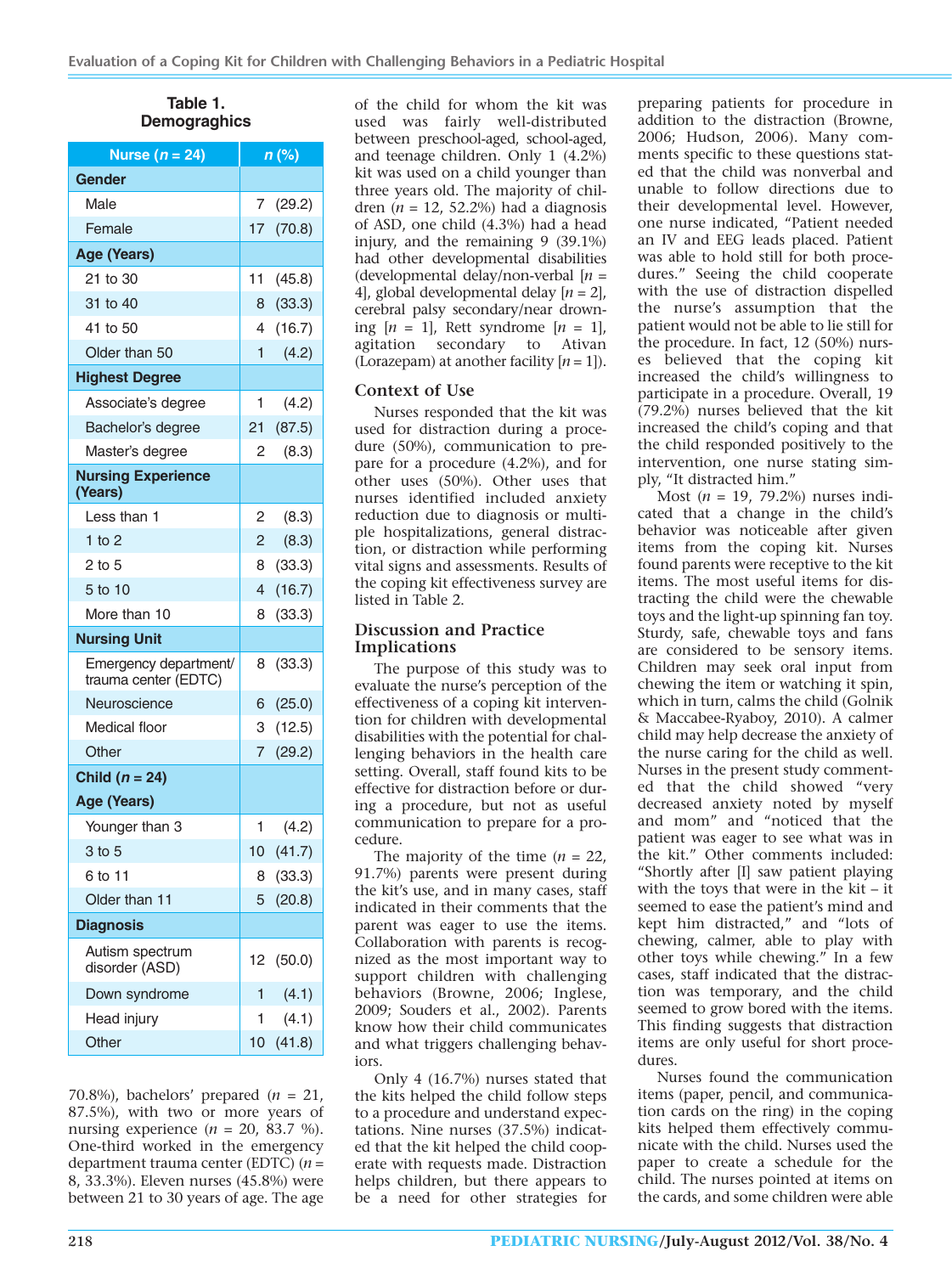| <b>Question</b>                                                                                                 | Yes $n$ (%) | No $n$ (%) | $N/A$ $n$ (%) | <b>Comments</b>                                                                                                                                                                                                                                                                                                                              |
|-----------------------------------------------------------------------------------------------------------------|-------------|------------|---------------|----------------------------------------------------------------------------------------------------------------------------------------------------------------------------------------------------------------------------------------------------------------------------------------------------------------------------------------------|
| Were parents or guardian present during<br>use of coping kit?                                                   | 22 (91.7)   | 2(8.3)     | 0(0)          | Parents receptive. Child chewed on items.                                                                                                                                                                                                                                                                                                    |
| Was change in child's behaviors noticeable<br>after given items from the kit?                                   | 19 (79.2)   | 5(20.8)    | 0(0)          | Very decreased anxiety noted by myself<br>and mom. Noticed that the patient was<br>eager to see what was in the kit. Shortly<br>after saw patient playing with the toys that<br>were in the kit. It seemed to ease the<br>patient's mind and kept him distracted. Lots<br>of chewing, calmer, able to play with other<br>toys while chewing. |
| Was the child able to follow steps of the<br>procedure?                                                         | 4(16.7)     | 12(50)     | 8(33.3)       | Non-verbal, delayed.                                                                                                                                                                                                                                                                                                                         |
| Did the child appropriately use items in the<br>coping kit?                                                     | 22(91.7)    | 1(4.2)     | 1(4.2)        | Liked light up toy.                                                                                                                                                                                                                                                                                                                          |
| Did the child spontaneously use items in the<br>coping kit?                                                     | 11(45.8)    | 10(41.7)   | 3(12.5)       | Placed in hand. Liked light up toy.                                                                                                                                                                                                                                                                                                          |
| Did the coping kit intervention decrease the<br>child's anxiety level?                                          | 17(70.8)    | 7(29.2)    | 0(0)          | Hard to tell. Something to focus on. Not<br>anxious to begin with.                                                                                                                                                                                                                                                                           |
| With the coping kit, did the child cooperate<br>with requests made?                                             | 9(37.5)     | 7(29.2)    | 8(33.3)       | Developmental delay - Unable to follow<br>directions.                                                                                                                                                                                                                                                                                        |
| Do you think the coping kit intervention<br>increased the child's willingness to<br>participate in a procedure? | 12(50)      | 4(16.7)    | 8(33.3)       | Good for distraction. Patient needed an IV<br>and EEG leads placed. Patient was able to<br>hold still for both procedures.                                                                                                                                                                                                                   |
| Did the kit help the child cope?                                                                                | 19 (79.2)   | 1(4.2)     | 4(16.7)       | Good for distraction. Hard to assess<br>because of developmental level.                                                                                                                                                                                                                                                                      |
| Did the items in the kit help the child<br>understand expectations?                                             | 4(16.7)     | 12(50)     | 8(33.3)       | Too young to understand. Developmental<br>delay so can't understand.                                                                                                                                                                                                                                                                         |
| Did the child respond positively to the<br>intervention?                                                        | 19 (79.2)   | 0(0)       | 5(20.8)       | Played with toys.                                                                                                                                                                                                                                                                                                                            |
| Was the stress of medical personnel<br>lessened during the interaction in which the<br>coping kit was used?     | 15(62.5)    | 5(20.8)    | 4(16.7)       | Gave child something to do with hands.<br>One more thing to remember to use, and<br>find. Working with autistic children in the<br>EDTC is very stressful for the staff espe-<br>cially when there are tasks to be done in a<br>timely manner.                                                                                               |
| Did medical personnel effectively<br>communicate with the child to reach<br>attempted goal?                     | 15 (62.5)   | 1(4.2)     | 8(33.3)       | Goal to calm child. Patient is non-verbal<br>and does not understand staff.                                                                                                                                                                                                                                                                  |
| Did medical personnel give information in a<br>timely, supportive manner?                                       | 18 (75.0)   | 0(0)       | 6(25.0)       | Communicated with parents at time of<br>admission, proactive rather than reactive.                                                                                                                                                                                                                                                           |
| Did the child transition with ease with the<br>use of the coping kit?                                           | 17 (70.8)   | 4(16.7)    | 3(12.5)       | Child was happy and playful all shift.                                                                                                                                                                                                                                                                                                       |
| Was the child able to communicate needs<br>to the medical personnel?                                            | 4(16.7)     | 13 (54.2)  | 7(29.2)       | Non-verbal child, no specific thing needed<br>to be communicated by patient at this time.<br>Not able to use the flip card.                                                                                                                                                                                                                  |
| Are there other items you would like to add<br>or remove from the kit?                                          | 2(8.3)      | 22 (91.7)  | 0(0)          | Add more interesting and distracting toys.<br>Spinning light up toy not for children with<br>seizures.                                                                                                                                                                                                                                       |

#### **Table 2. Survey Results**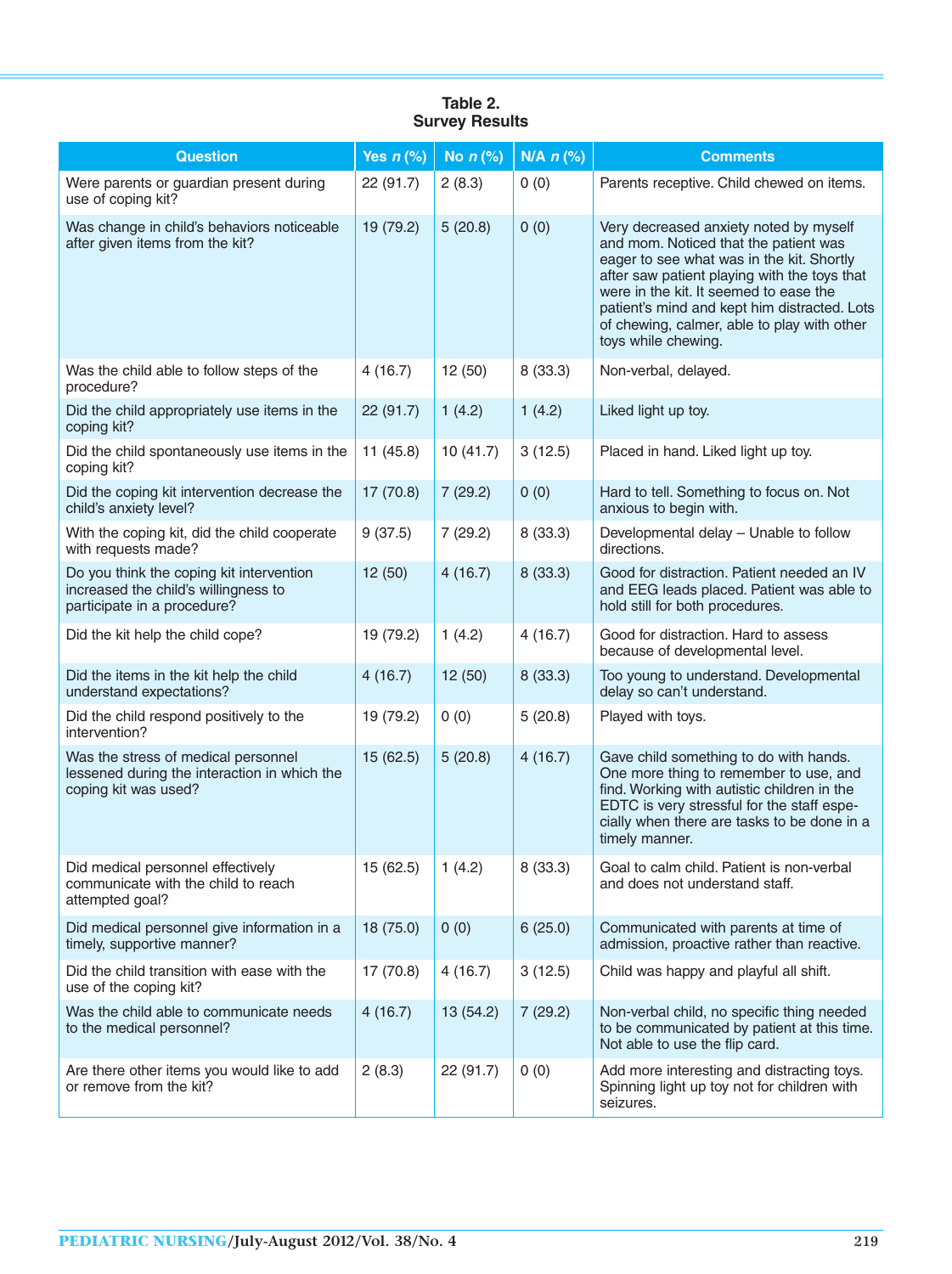to understand expectations based on the communication tool. Twenty-two (91.7%) nurses stated that the child used the items in the kit appropriately. Eleven (45.8%) children used the items in the coping kit spontaneously, and 17 (70.8%) nurses indicated they perceived the kit decreased the child's anxiety level. Further, 18 (75%) nurses indicated they were able to give information in a timely, supportive manner. No participants disagreed with this question. One nurse commented, "Communicated with parents at time of admission, proactive rather than reactive." These findings match the research findings by Souders et al. (2002), as well as the opinion article by Debbaudt (2009), who found that if sufficient communication and distraction are provided, children can become calmer and more compliant in stressful situations. Nurses in the present study were able to use the kit to help the child transition with ease in 17 (70.8%) cases; however, only 4 (16.7%) believed the kits helped the child communicate needs to the medical personnel. This finding suggests that coping kits may be only one part of a package of interventions for children with communication issues that place them at risk for challenging behaviors when stressed.

Fifteen (62.5%) nurses indicated that stress was lessened during the interaction in which the kit was used. One nurse commented, "Working with autistic children in the EDTC is very stressful for the staff, especially when there are tasks to be done in a timely manner." This comment highlights the stress nurses are under to complete procedures in a timely manner. Tucker and Spear (2006) concur that nurses are stressed by time constraints. A coping kit is a useful strategy to improve a child's cooperation. The time spent retrieving the kit may be less than the time it would have taken to gain a child's cooperation without the kit. Ancillary staff can assist in the retrieval. Kits can be kept in a convenient location on the unit to minimize time in kit retrieval.

Few kits were used for procedural preparation. However, there is a critical need to help support a child during a procedure. Much of the current evidence indicates that preparation is key (Kokina & Kern, 2010; Scattone et al., 2002); thus, more effort is needed to explore what other methods would assist nurses in preparing children for

procedures. It is important to find effective ways to support children with behavioral challenges while in the hospital. The present study findings suggest that a coping kit may be a part of a package of interventions to help alleviate anxiety for the hospitalized child with behavioral challenges.

Nurses who have had some education in the use of a coping kit may be able to better support children with developmental disabilities who have unique needs. Meeting these needs may reduce child anxiety thought to be antecedent to challenging behavior. Helping the child will not only ease the experience of the child in the hospital, but also serve as a role model for parents and children alike (Tucker et al., 2008). This study evaluated the use of such a kit for the nurses' perception of its effectiveness for supporting children with developmental disabilities who are prone to challenging behaviors.

## **Study Limitations**

This study only captured the experience and opinion of a small sample of nurses in one facility. Quantitative tools were not used to measure anxiety or behaviors. The diagnosis of ASD or other developmental disability was not verified with a diagnostic tool. Generalizability is therefore limited. The questionnaire was modified to include a free-text section, and no validation was possible.

## **Future Research**

Future research needs to focus on the experiences of families with hospitalized children with challenging behaviors, explore the use of items (such as procedure-specific social scripts in procedural preparation), and investigate other supportive interventions. A behavioral observation tool is also needed as an objective measure of a child's behaviors.

#### **References**

- American Psychiatric Association (APA). (1994). Diagnostic and statistical manual of mental disorders (4th ed.). Washington, DC: Author.
- Bandura, A. (1977). Self-efficacy: Toward a unifying theory of behavioral change. Psychological Review, 84(2), 191-215.
- Browne, M.E. (2006). Communicating with the child who has autism spectrum disorder: A practical introduction. Paediatric Nursing, 18(1), 14-17.
- Carbone, P., Farley, M., & Davis, T.E. (2010). Primary care for children with autism. American Family Physician, 81(4), 453- 460.
- Centers for Disease Control and Prevention (CDC). (2004). Developmental disabilities. Retrieved from http://www.cdc.gov/ ncbddd/dd/dd1.htm
- Centers for Disease Control and Prevention (CDC). (2006). How common are autism spectrum disorders (ASD)? Retrieved from http://www.cdc.gov/ncbddd/autism/asd\_common.htm.
- Debbaudt, D. (2009). Patients with autism and other high risks: A growing challenge for healthcare security. Journal of Healthcare Protection Management, 25(1), 14-26.
- Golnik, A., & Maccabee-Ryaboy, N. (2010). Autism: Clinical pearls for primary care. Contemporary Pediatrics. Retrieved from http://www.modernmedicine.com/ modernmedicine/Modern+Medicine+N ow/Autism-Clinical-pearls-for-primarycare/ArticleStandard/Article/detail/6968 51
- Gray, C. (1994). The new social story book. Arlington, TX: Future Horizons.
- Gurney, J., McPheeters, M., & Davis, M. (2006). Parental report of health conditions and health care use among children with and without autism. Archives of Pediatric and Adolescent Medicine, 160, 825-830.
- Hanley, G.P., Iwata, B.A., & McCord, B.E. (2003). Functional analysis of problem behavior: A review. Journal of Applied Behavior Analysis, 36(2), 147-185.
- Hudson, J. (2006). Prescription for success: Supporting children with autism spectrum disorders in the medical environment. Merriam, KS: Autism Asperberger Publishing Company.
- Inglese, M.D. (2009). Caring for children with autism spectrum disorder. Part II: Screening, diagnosis, and management. Journal of Pediatric Nursing, 24(1), 49-59.
- Kain, Z.N., Caldwell-Andrews, A.A., Mayes, L.C., Weinberg, M.E., Wang, S., MacLaren, J.E., & Blount, R.L. (2007). Family-centered preparation for surgery improves perioperative outcomes in children: A randomized controlled trial. Anesthesiology, 106(1), 65-74.
- Kain, Z.N., Mayes, L.C., Caldwell-Andrews, A.A., Karas, D.E., & McClain, B.C. (2006). Preoperative anxiety, postoperative pain and behavioral recoery in young children undergoing surgery. Pediatrics, 118(2), 651-658.
- Kokina, A., & Kern, L. (2010). Social story interventions for students with autism spectrum disorders: A meta-analysis. Journal of Autism & Developmental Disorders, 40, 812-826.
- Liptak, G., Stuart, T., & Auinger, P. (2006). Health care utilization and expenditures for children with autism: Data from U.S. National samples. Journal of Autism and Developmental Disorders, 36, 876- 879.

*continued on page 221*